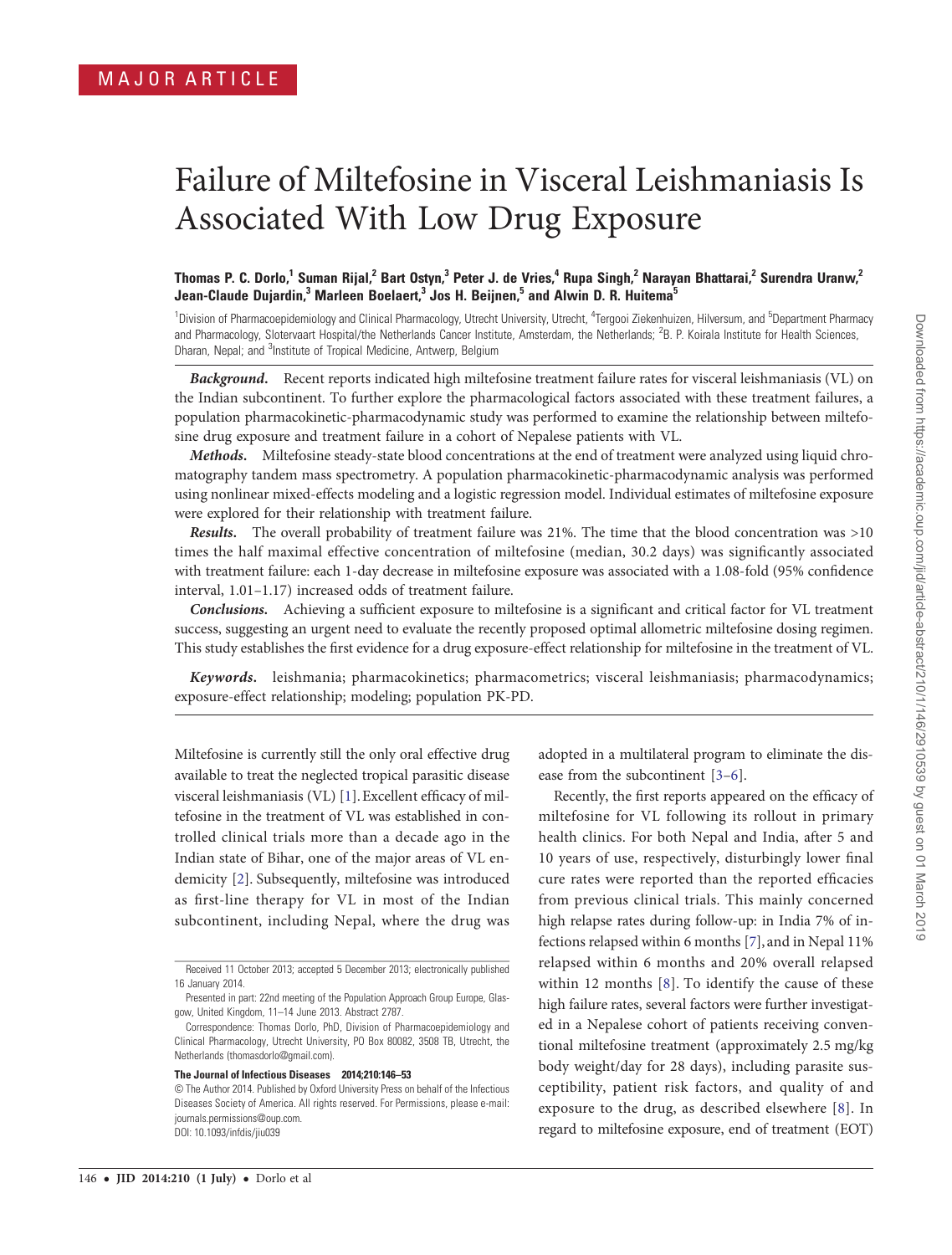concentrations were studied in a subset of this cohort. Because of the extremely slow biphasic elimination of miltefosine, with an initial half-life of 4.99–7.18 days and a terminal half-life of 35.5 days, concentrations keep accumulating until EOT [[9,](#page-6-0) [10](#page-7-0)]. Nevertheless, simply comparing the crude mean miltefosine EOT concentration, at which only a subset of patients typically has reached steady-state concentration [[9,](#page-6-0) [10\]](#page-7-0), did not reveal a significant difference between patients with relapse and those who achieved cure [[8](#page-6-0)].

This finding, however, does not reject the hypothesis that low drug exposure leads to treatment failure, because several factors may be obscuring this comparison. For instance, there was high between-subject variability in the time of sampling at EOT. Moreover, the EOT concentration is perhaps not the best proxy value of total miltefosine exposure to relate to its antiparasitic effect, since this neglects the shape of the concentration-time profile. A population model-based approach can be a more powerful way to analyze the pharmacokinetic-pharmacodynamic relationship, and its value is widely recognized in drug development [\[11](#page-7-0)–[14](#page-7-0)].

Overall, very little is known about the exposure-effect relationship of miltefosine in the treatment of VL [\[1\]](#page-6-0). To gain further insight into the possible correlation between various measures of exposure, pharmacokinetic targets, and efficacy of miltefosine and to overcome the limitations of untimely sampling around the EOT, we analyzed the data from the Nepalese cohort, using a combined sequential population pharmacokinetic-pharmacodynamic analysis, with the objective to identify an exposure-effect relationship as a possible explanation for the observed high relapse rate.

## METHODS

#### **Patients**

The population of patients in this pharmacokinetic-pharmacodynamic study is a subset of the Nepalese cohort treated with miltefosine and studied in the framework of the Kaladrug-R project [[8](#page-6-0)]. This study was conducted between March 2010 and August 2011 in a Nepalese referral hospital, BP Koirala Institute of Health Sciences (BPKIHS). VL patients who met previously described inclusion criteria [[8](#page-6-0)], such as confirmation of VL by detection of Leishmania organisms in a bone marrow aspirate, who had given informed consent for the Kaladrug-R study and from whom a blood sample was obtained around EOT (approximately day 28) were eligible for this pharmacokineticpharmacodynamic study. Individual fat-free mass was estimated from each patient's weight and height [[15](#page-7-0)]; if height was unavailable (for 3 of 81 patients), fat-free mass was assumed to correspond to 90% of the total body weight of the individual [[10\]](#page-7-0). Patients were followed for a total of 12 months after treatment, with follow-up visits at 3, 6, and 12 months after completion of therapy. They were examined for clinical signs of relapse, and, if found, bone marrow was reexamined for Leishmania parasites to confirm treatment failure. Patients who did not visit for scheduled follow-up at BPKIHS were actively traced in their homes. The research protocol of this prospective study was approved by the ethics committees of the Nepal Health Research Council and the University of Antwerp in Belgium.

#### **Treatment**

Patients were treated with miltefosine (Impavido, Paladin Labs, Montreal, Canada), for 28 days, according to the national guidelines: adults  $(\geq 12$  years of age) with a body weight of  $>25$  kg received 50 mg twice daily (total dose, 100 mg/day), adults with a body weight of ≤25 kg received 50 mg once daily (total dose, 50 mg/day), and children (2–11 years of age) received 2.5 mg/kg body weight/day rounded to the nearest 10 mg. Treatment adherence was monitored, and results were published separately [\[16](#page-7-0)]. No major adherence issues were detected and missed doses were recorded and incorporated in our analyses.

#### Samples and Bioanalysis

A single whole-blood sample was obtained per patient on the occasion of their EOT visit, approximately at day 28 after the start of miltefosine treatment. Samples were kept frozen at a minimal temperature of −20°C both during storage and transport. Miltefosine concentrations were measured using a validated liquid chromatography technique coupled to tandem mass spectrometry (LC-MS/MS) with a limit of detection of 4 ng/mL, as described previously [\[17](#page-7-0)].

#### Population Pharmacokinetic Analysis

All calculations, simulations and estimations were performed on a dual-core desktop computer running NONMEM 7.2 (ICON Development Solutions, Hanover, MD) [[18\]](#page-7-0), the R statistical software package (version 2.15.2; available at: [http://www.](http://www.r-project.org/) [r-project.org/\)](http://www.r-project.org/) [[19\]](#page-7-0), and Perl speaks NONMEM (PsN, version 3.5.3; available at: <http://psn.sourceforge.net>) [\[20,](#page-7-0) [21\]](#page-7-0). Pirana (version 2.7.0b; available at: [http://www.pirana-software.com\)](http://www.pirana-software.com) was used to structure the model development work and interpret the output [[22\]](#page-7-0).

Nonlinear mixed-effects modeling was performed using a previously developed and extensively evaluated open 2 compartment population pharmacokinetic model of miltefosine, with first-order absorption and elimination from the central compartment as the structural base model [[9,](#page-6-0) [10\]](#page-7-0), using first-order conditional estimation with interaction between between-subject variability and residual error. Clearance (CL/F) from and the volume of distribution  $(V_c/F)$  of the central compartment were allometrically scaled with a power of 0.75 and 1, respectively, using individual fat-free mass as body size descriptor, as previously established for miltefosine over a wide range of body sizes [[10\]](#page-7-0). Intercompartmental clearance and peripheral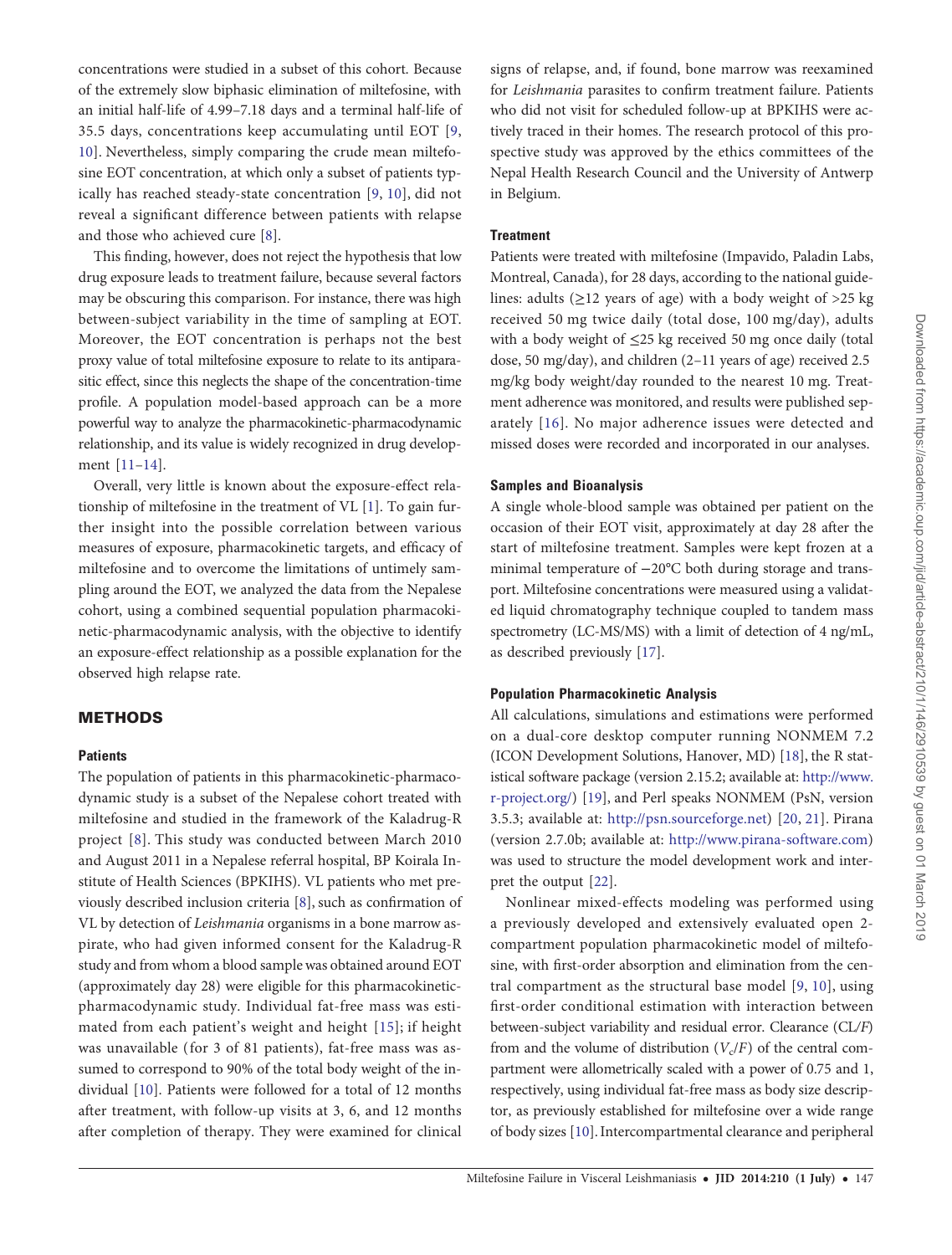volume of distribution were not scaled allometrically for mechanistic reasons described previously [[10\]](#page-7-0). Given the sparseness of the Nepalese data set, estimation of population pharmacokinetic parameters was performed by combining it with all prior obtained miltefosine pharmacokinetic data (from an adult European study [[9](#page-6-0)], an adult Indian study [[23\]](#page-7-0), and a pediatric Indian study [[24\]](#page-7-0)). To enable handling of whole-blood concentrations (as collected in the Nepalese cohort) in combination with plasma concentrations (as collected in the other studies), a fixed correction factor  $(f_c)$  of 0.25 was introduced to convert the predicted plasma concentrations  $(C_{pl,pred})$  to whole blood concentrations  $(C_{wb,pred})$  [[1\]](#page-6-0). Between-subject variability in CL/F,  $V_c$ /F, and absorption rate  $(k_a)$  were modeled with an exponential error. Residual error (including within-subject variability) was modeled with a proportional error model, using a study-specific estimate for the Nepalese data, since it was obtained from a distinct study, with a different population (inclusion and exclusion criteria), and measured in a different laboratory. The validity of using a study-specific residual variability was evaluated (data not shown). Absolute oral bioavailability was unknown for miltefosine; therefore, parameters were reported relative to bioavailability (eg,  $CL/F$  and  $V_c/F$ ). Model adjustments were evaluated for their goodness of fit. Model evaluation was guided by the objective function value (OFV; equal to minus twice the log likelihood) and by graphical goodness-of-fit assessment through a visual predictive check (using PsN and Xpose).

When data are sparse and less informative on individual parameters, it is expected that the empirical Bayes estimate will be shrunk toward the population mean. Shrinkage in empirical Bayes estimates of between-subject variability of parameter j ( $\eta$ <sub>i</sub>) was calculated for the Nepalese data as follows [\[25](#page-7-0)]:

$$
\text{Shrinkage}_{\eta j} = 1 - \frac{\text{std}(\eta_{i,j})}{\omega_j},\tag{1}
$$

where std $(\eta_{i,j})$  is the SD of the distribution of individual estimates of between-subject variability for parameter  $j$  for  $i$ individuals, and  $\omega_i$  is the population model estimate of the SD in  $\eta_i$ .

Individual estimates of drug exposure were calculated in NONMEM, using a differential equation solver and the individual population pharmacokinetic model parameter estimates. Among other parameters calculate include the area under the concentration-time curve from day 0 through EOT  $(AUC_{0-})$  $_{\text{EOT}}$ ), the AUC from 0 to infinity (AUC<sub>0–∞</sub>), and the period that the miltefosine blood concentration was either above the mean half maximal effective concentration ( $EC_{50}$ ;  $T > EC_{50}$ ) or >10 times the mean  $EC_{50}$  ( $T > 10 \times EC_{50}$ ), which were determined with intracellular drug susceptibility testing of available clinical Leishmania isolates from this particular Nepalese cohort (the fixed mean  $EC_{50}$  was used: 4.4  $\mu$ M or approximately 1.79 µg/mL) [[26\]](#page-7-0).

## Pharmacokinetic-Pharmacodynamic Analysis

The pharmacokinetic-pharmacodynamic relationship between miltefosine exposure and final treatment outcome was explored with various individual drug exposure estimates from the population pharmacokinetic analysis. Patients were excluded from the pharmacodynamic analysis if they died from a cause probably unrelated to VL before the end of follow-up or if they experienced a treatment switch because of severe adverse events during treatment. Failure was defined as no initial cure at EOT or as relapse (ie, initial cure at EOT but with reappearance of clinical symptoms and/or signs along with confirmation of Leishmania infection by detection of Leishmania organisms in a bone marrow aspirate smear during follow-up). The probability of failure for the *i*th individual  $(p_i)$  was modeled with linear logistic regression performed on the dichotomous treatment outcome data ( $0 =$  cure and  $1 =$  failure) with NONMEM, using the Laplacian estimation method, and with the conditional and likelihood options. The logit of  $p_i$  (Logit<sub>i</sub>) was defined as follows:

$$
Logit_i = \theta_1 + \theta_2 \cdot (MIL_i - MIL_\mu), \tag{2}
$$

where  $\theta_1$  (see equation 3) and  $\theta_2$  are the fixed-effect parameters defining intercept and slope, respectively, and  $MIL_i$  is a covariate corresponding with an individual estimate of miltefosine exposure (ie,  $C_{\text{EOT}}$ ,  $\text{AUC}_{0-\text{EOT}}$ ,  $\text{AUC}_{0-\infty}$ ,  $T > \text{EC}_{50}$ , or  $T > 10 \times$ EC50) centered around its respective population mean value  $(MIL<sub>u</sub>)$ . If increasing miltefosine exposure reduces the probability of treatment failure,  $\theta_2$  should be negative. The intercept  $\theta_1$ was defined as follows to estimate the baseline probability (BASE) of an outcome with a value of 1:

$$
\theta_1 = \ln\left(\frac{\text{BASE}}{1 - \text{BASE}}\right) \tag{3}
$$

Finally, the individual estimate of probability  $p_i$  was calculated as follows:

$$
p_i = \frac{e^{\text{Logit}_i}}{1 + e^{\text{Logit}_i}},\tag{4}
$$

for which an outcome of 1 corresponds to a prediction equal to  $p_i$  and an outcome of 0 corresponds to a prediction of  $1-p_i$ . The likelihood ratio test was used to assess the improvement of fit and influence of miltefosine exposure covariates (MIL) on the probability of treatment failure when compared to the model with the miltefosine exposure covariates excluded. A P value of .05 corresponds with a  $\Delta$ OFV decrease of 3.84 ( $\alpha$  = 0.05;  $\chi^2$ , 1 df). For graphical presentation of the observed probability versus the model-estimated probability, observations were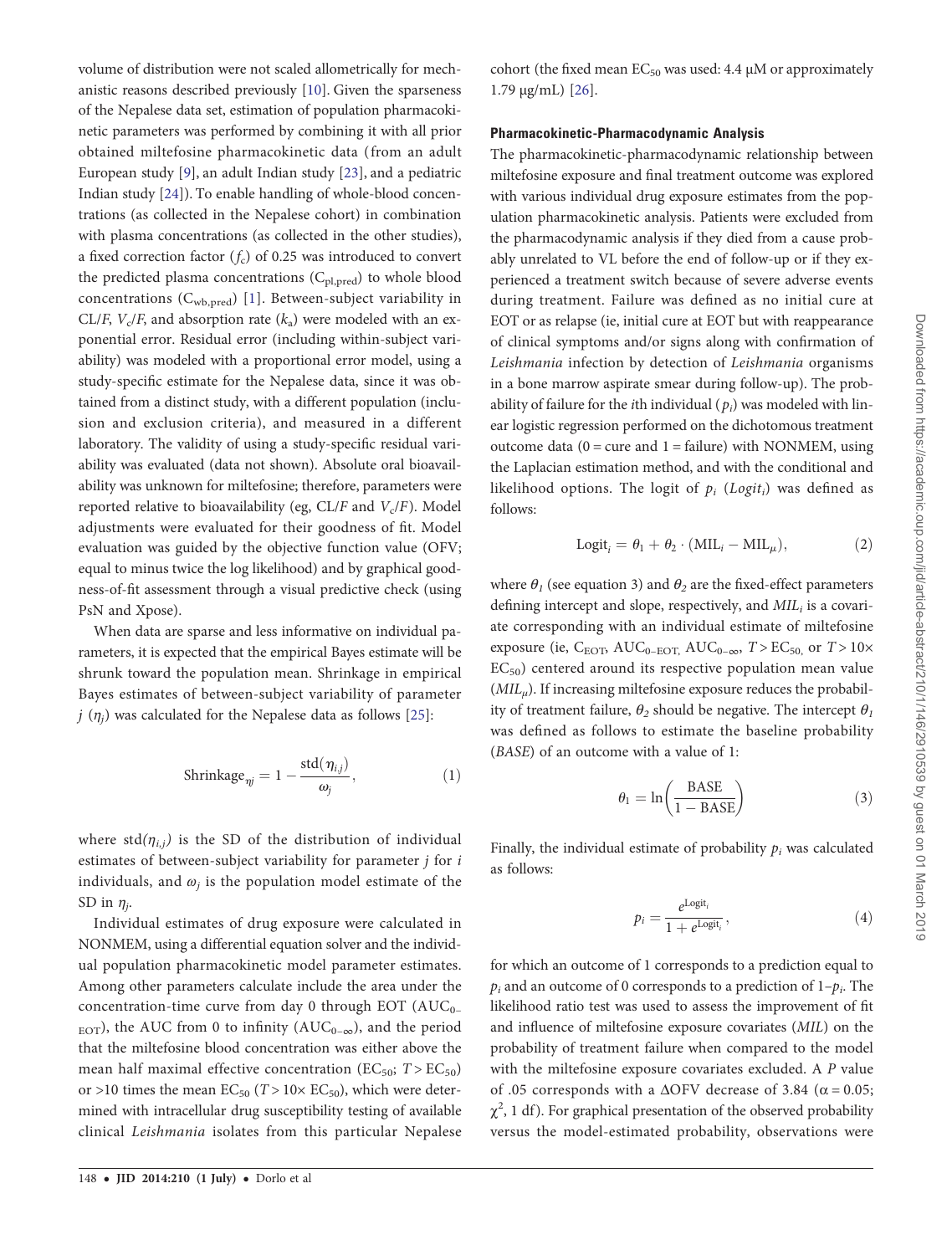#### <span id="page-3-0"></span>Table 1. Demographic and Baseline Characteristics of Patients

| Parameter                                   | Value            |
|---------------------------------------------|------------------|
| Patients enrolled, no.                      | 81               |
| Sex                                         |                  |
| Male                                        | 50               |
| Female                                      | 31               |
| Age, y                                      | $20(2-65)$       |
| Aged $<$ 12 y                               | 20               |
| Body weight, kg                             | 40 (8-56)        |
| Height, cm <sup>a</sup>                     | 147 (75-172)     |
| Body mass index <sup>a</sup>                | 17.9 (10.8-25.8) |
| Miltefosine treatment duration, d           | $29(7-36)$       |
| Daily miltefosine dosage, mg/kg/d           |                  |
| Overall                                     | $2.4(1.7 - 4.0)$ |
| Children (age $<$ 12 y)                     | $2.5(1.7-3.0)$   |
| Adults (age $\geq$ 12 y)                    | $2.3(1.8 - 4.0)$ |
| Included in the pharmacodynamic<br>analysis | 76               |
| Treatment outcome                           |                  |
| Failure                                     | 16               |
| Cure                                        | 60               |

Data are no. of patients or median value (range).

<sup>a</sup> Height and, thus, body mass index (defined as the weight in kilograms divided by the height in meters squared) was unavailable for 3 patients.

binned in groups of equal size to obtain an observed probability per bin.

# RESULTS

## **Patients**

Eighty-one patients were enrolled in this pharmacokinetic study; baseline demographic and clinical characteristics and outcome can be found in Table 1. The majority of patients (62%) were male. The included patients were relatively young; 25% were children <12 years of age. Five patients were excluded from the pharmacodynamic analysis: 2 patients were lost to follow-up because of untimely death unrelated to VL, and 3 patients had a treatment switch because of severe adverse events during their miltefosine regimen.

# Population Pharmacokinetic Analysis

The measured miltefosine EOT concentrations of the Nepalese VL patients are shown in Figure 1. Miltefosine EOT concentrations were significantly lower in children, compared with concentrations in adults (Figure [2\)](#page-4-0), although daily miltefosine doses (in milligrams/kilogram of body weight) were comparable (Table 1). This indicates, as demonstrated previously, that children are less exposed to miltefosine when they receive a similar



Figure 1. Individual miltefosine concentration-time profiles. Observed concentrations (circles) are plotted over the individual model-based predicted concentration-time curves for the 81 subjects in our data set. The broken lines represent 1 times (lower line) and 10 times (upper line) the mean in vitro half maximal effective concentration ( $EC_{50}$ ) of miltefosine for the clinical Leishmania isolates tested for drug susceptibility in the Nepalese cohort.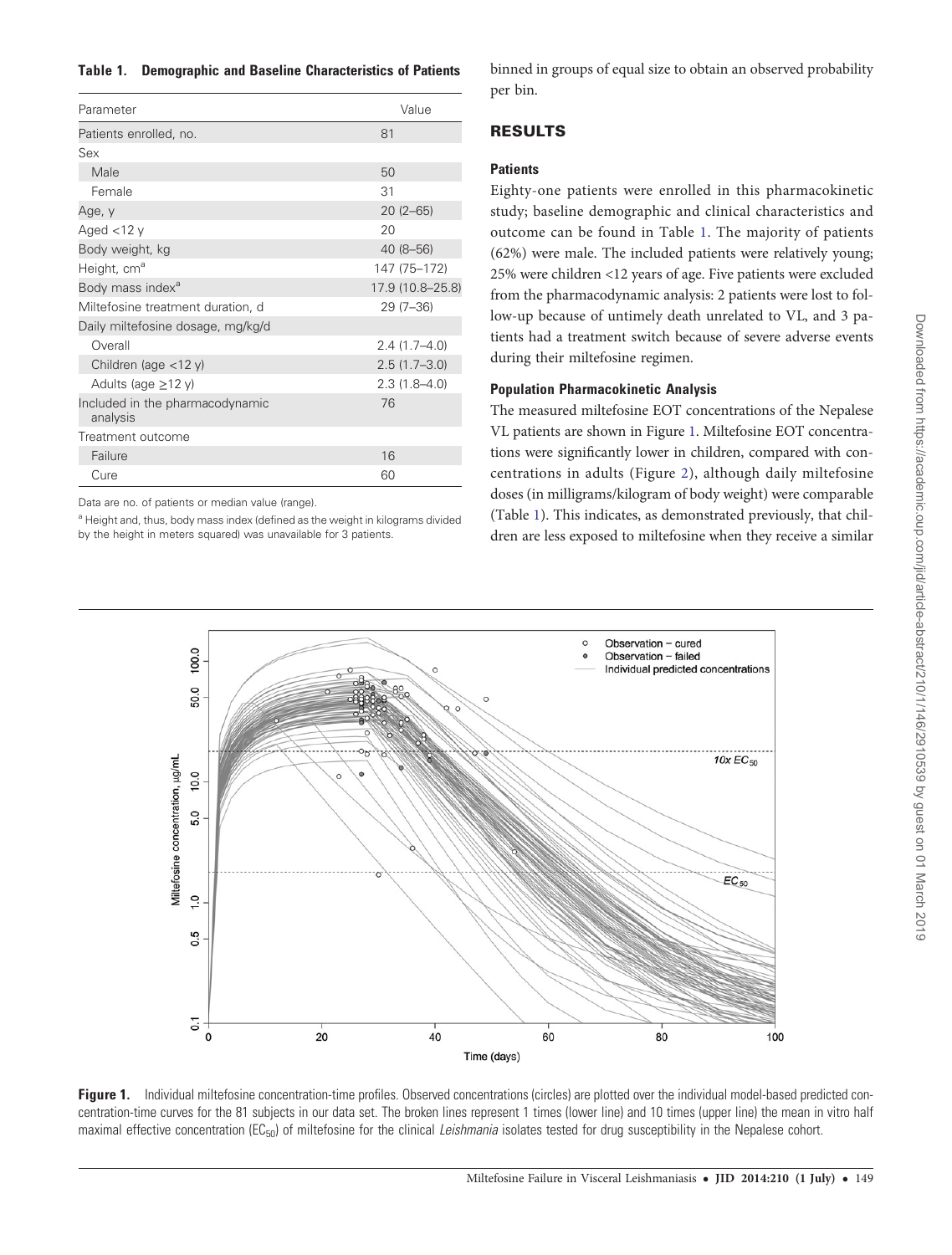<span id="page-4-0"></span>

Figure 2. Observed miltefosine end-of-treatment (EOT) concentrations among children and adults, by body weight. Adults are individuals aged ≥12 years, and children are individuals aged <12 years. The solid line shows a fitted polynomial smoothed regression line. For comparability, only observed concentrations within 7 days of EOT were included here.

body weight–based dose, compared with adults [[10\]](#page-7-0). The previously developed population pharmacokinetic model for miltefosine fitted the sparse Nepalese miltefosine EOT concentrations adequately, and pharmacokinetic parameters and the associated variabilities could be estimated with high precision for the sparse data set when combined with prior pharmacokinetic data sets (from Europe and India). The population pharmacokinetic parameter estimates are shown in Table 2. The study-specific residual error for the Nepalese miltefosine data was a modest 24.5% (relative standard error [RSE], 36.4%). Appropriateness of estimating pharmacokinetic parameters using only a single EOT concentration was positively evaluated by comparing estimates from the full rich Dutch miltefosine data set with estimates from a subset of that same data set with only a single EOT sample/patient (data not shown). The individual predicted concentration-time curves are shown in Figure [1](#page-3-0), together with observed concentrations. Shrinkage of empirical Bayes estimates of between-subject variability was evaluated specifically for the Nepalese data set and amounted 14.5% and 34.5% for CL/F and  $V_c$ /F, respectively, which is modest given the sparseness of the data set.

Various measures of miltefosine exposure were estimated for all enrolled subjects with the population pharmacokinetic model based on individual dosing, parameter estimates, and predicted plasma concentrations (Table [3\)](#page-5-0).

#### Pharmacokinetic-Pharmacodynamic Analysis

The observed probability of miltefosine treatment failure in the Nepalese VL patients was 21%. Of these patients for whom miltefosine treatment failed, 37.5% had an age of <12 years, compared with 25% in the full data set. Correlations between the

Table 2. Population Pharmacokinetic Model Estimates

| Primary Parameter                                 | Estimate | Precision.<br>$\%$ <sup>a</sup> | Between-<br>Subject<br>Variability, % |
|---------------------------------------------------|----------|---------------------------------|---------------------------------------|
| Absorption rate, /d                               | 9.6      | Fixed                           | 19.4                                  |
| Central clearance, L/d <sup>b</sup>               | 3.69     | 3.4                             | $35.1^\circ$                          |
| Intercompartmental<br>clearance, L/d              | 0.0316   | 16.6                            | Not estimated                         |
| Central volume of<br>distribution, L <sup>b</sup> | 38.5     | 4.5                             | $31.6^\circ$                          |
| Peripheral volume of<br>distribution, L           | 1.69     | 8.6                             | Not estimated                         |
| $%^d$<br>Residual variability,                    | 24.5     | 36.4                            | Not applicable                        |

Secondary parameters, derived from the individual model-based estimates, were initial half-life (median, 6.26 days [range, 4.18–9.27 days]) and terminal half-life (median, 48.9 days [range, 48.6–51.0 days]).

<sup>a</sup> Relative standard error.

b Estimate is given for a standardized fat-free mass of 53 kg.

<sup>c</sup> Between-subject variabilities of clearance and volume of the central compartment were correlated by 87%.

<sup>d</sup> Residual variability specifically for the Nepalese subset of data; separate residual variabilities were estimated for the other subsets (unreported here).

estimated miltefosine exposure values and the observed probability of treatment failure were graphically explored by binning the exposure values in 3 groups of equal size and plotting mean exposure values versus the observed probability of treatment failure within each bin. A linear correlation between the various miltefosine exposure values (C<sub>EOT</sub>, AUC<sub>0–EOT</sub>, AUC<sub>0–∞</sub>,  $T > EC<sub>50</sub>$ , and  $T > 10 \times EC<sub>50</sub>$ ) and the probability of treatment failure could be observed.

A base pharmacodynamic logistic regression model was developed that accurately estimated the observed population probability of treatment failure (base probability, 0.211 [RSE, 22.2%]). Miltefosine exposure values were introduced as covariates in the logistic regression model (equation 2). Use of the observed concentrations led to a worse fit of the model, compared with the model-based predicted  $C_{\text{EOT}}$  ( $\Delta$ OFV, 4.52). All included model-based measures of miltefosine exposure led to a decrease of OFV and, thus, to an improved fit of the model, but only inclusion of the exposure covariate  $T > 10 \times EC_{50}$  resulted in a significantly better fit of the model to the therapy outcome data ( $\triangle$ OFV, -5.19, corresponding to a P value of .02  $[\chi^2$ , 1 df]), compared with the base model. The mean  $T > 10 \times EC_{50}$  in our population was 30.2 days. The final estimates (RSE) of intercept BASE and slope  $\theta_2$  correlated to the centered effect of  $T > 10 \times EC_{50}$  were 0.195 (24%) and −0.08 (48%), respectively. This corresponds with an increased odds ratio for treatment failure of 1.08 (95% confidence interval, 1.01–1.17) for each 1-day decrease in exposure to a concentration of  $> 10\times$  EC<sub>50</sub>. The mean model predicted probability of failure as a function of the achieved drug exposure ( $T > 10 \times EC_{50}$ ) is depicted in Figure [3,](#page-5-0) together with a 90% confidence interval and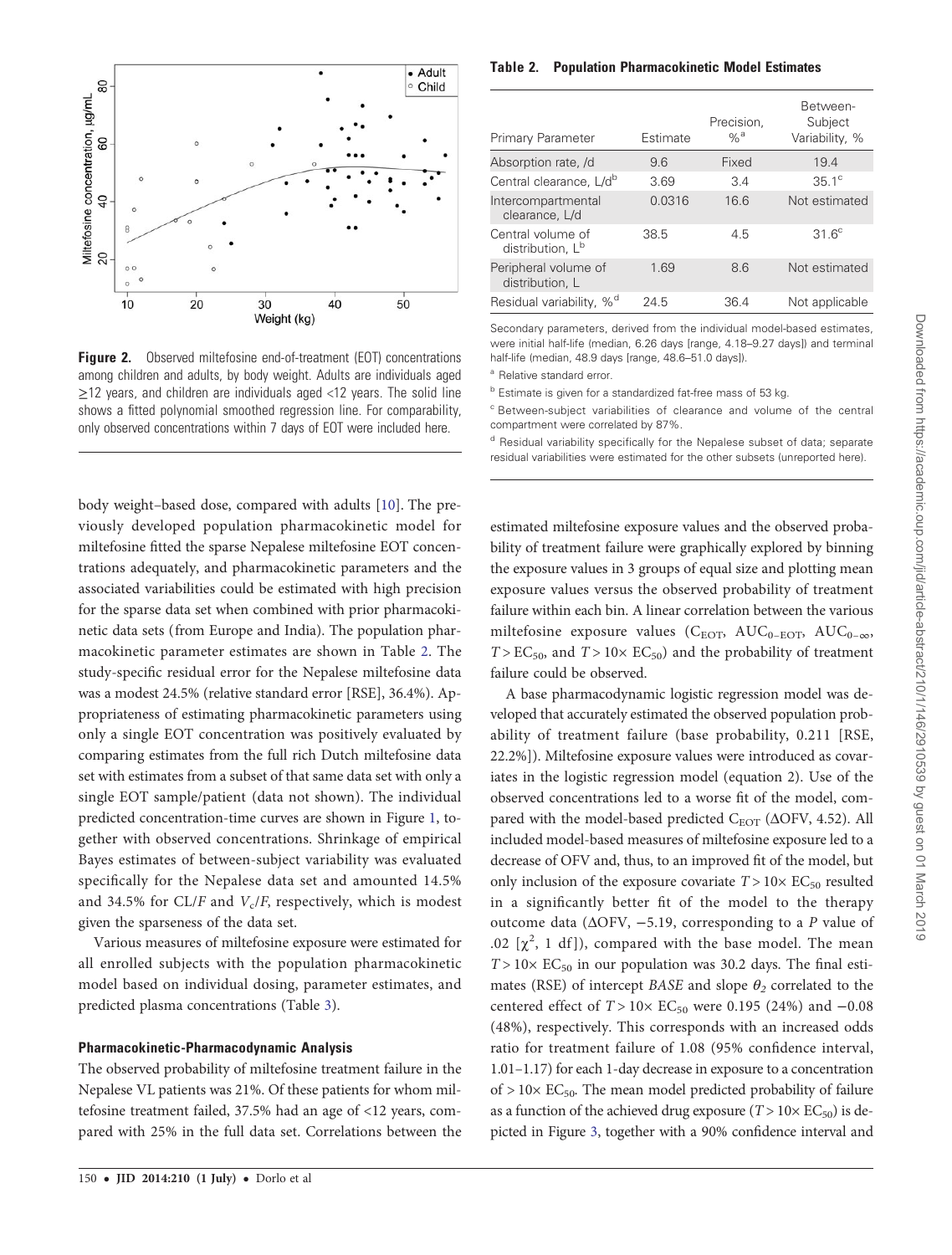<span id="page-5-0"></span>

|  |  | Table 3. Miltefosine Exposure Estimates Derived From the Population Pharmacokinetic Model |
|--|--|-------------------------------------------------------------------------------------------|
|  |  |                                                                                           |

| Measure of Exposure <sup>a</sup>                            | Abbreviation            | Unit               | Median (Range) <sup>a</sup> |
|-------------------------------------------------------------|-------------------------|--------------------|-----------------------------|
| End of treatment concentration                              | $C_{FOT}$               | $\mu$ g/mL         | 35.3 (11.6-120)             |
| Area under the curve from 0 to the end of treatment         | $AUC_{0-FOT}$           | $\mu q/mL \cdot d$ | 724 (265-2260)              |
| Area under the curve from 0 to infinity                     | $AUC_{0-\infty}$        | $\mu q/mL \cdot d$ | 1140 (340-4200)             |
| Time that concentration is greater than the $EC_{50}$       | T > EC <sub>50</sub>    |                    | 57.4 (38.5-99.5)            |
| Time that concentration is $>10$ times the EC <sub>50</sub> | $T > 10 \times EC_{50}$ | d                  | $30.6(0 - 54.3)$            |

Abbreviation:  $EC_{50}$ , half maximal effective concentration.

a Values were calculated using the individual model-based estimates and are based on the individual (actual) dose administered.

the observed probability of the binned  $T > 10 \times EC_{50}$  values as derived from our data set.

## **DISCUSSION**

This study establishes that the observed high frequency of miltefosine treatment failure in Nepalese VL patients is significantly associated with achieved drug exposure (ie,  $T > 10 \times$  $EC_{50}$  values). Miltefosine is an essential oral drug in the treatment of the neglected tropical disease VL, but the recently reported decaying efficacy rates under the current conventional miltefosine dose regimen may seriously threaten its future use. To our knowledge, this study is the first to investigate the exposure-effect relationship of any antileishmanial drug.



Figure 3. Probability of treatment failure versus miltefosine exposure. The solid line represents the logistic model predicted probability of treatment failure, and the gray area denotes the 90% confidence interval. The transparent bars indicate the interval of the observed time that the miltefosine concentration is >10 times the half maximal effective concentration  $(T > 10 \times EC_{50})$  is covered by the bins, with approximately 25 observations in each bin, whereas the filled circles on top of the bins indicate the mean observed data-based probabilities of treatment failure per bin at the mean  $T > 10 \times EC_{50}$  of the bin.

Previously we described the body size–related differences in miltefosine pharmacokinetics between adults and children [\[10\]](#page-7-0). Consequently, we proposed a revised allometric miltefosine dosage regimen to achieve equivalent exposure in children as compared to adults. Nevertheless, in the Nepalese cohort described here, miltefosine was used according to the conventional miltefosine treatment guidelines (2.5 mg/kg/day), both in adults and children. Similar to our previous findings, administration of this dose led to lower miltefosine exposure in children, compared with adults, with significantly lower EOT concentrations. Moreover, these observations were corroborated by the finding that an age of <12 years was the only risk factor found to be correlated with treatment failure [[8\]](#page-6-0). This emphasizes the need to evaluate safety and efficacy of the proposed allometric miltefosine regimen [[10\]](#page-7-0).

The proportion of miltefosine treatment failures in this Nepalese cohort of VL patients was significant. In the subset of patients who were enrolled in this pharmacokinetic study, the overall failure rate was 21% (the failure rate among children was 33%), which is much higher than the rates previously reported in the region, which do normally not exceed 5%–10% [\[7\]](#page-6-0). This observed higher failure rate might be caused by the study design, since patients were followed up for a 12-month period instead of the conventional 6-month period. On the other hand, the emergence of miltefosine-resistant Leishmania clones is anticipated in this region, where anthroponotic transmission is the main route of transmission. Nevertheless, clinical isolates obtained from this cohort did not show in vitro resistance to miltefosine [\[8\]](#page-6-0). Also it may be argued that these late treatment failures might be reinfections. Although reinfections cannot be completely excluded, the available results of genetic profiling and fingerprinting studies do not support this [[8](#page-6-0)]. Additionally, no difference was found between pre- and posttreatment clinical isolates regarding in vitro drug susceptibility [\[26\]](#page-7-0). Moreover, reinfection within a period of 12 months is highly unlikely based on infection dynamics models [[27\]](#page-7-0).

In this study we investigated in depth the relationship between measures of miltefosine exposure and the probability of treatment failure. The only identified risk factor was the estimate of the time that plasma concentrations were >10 times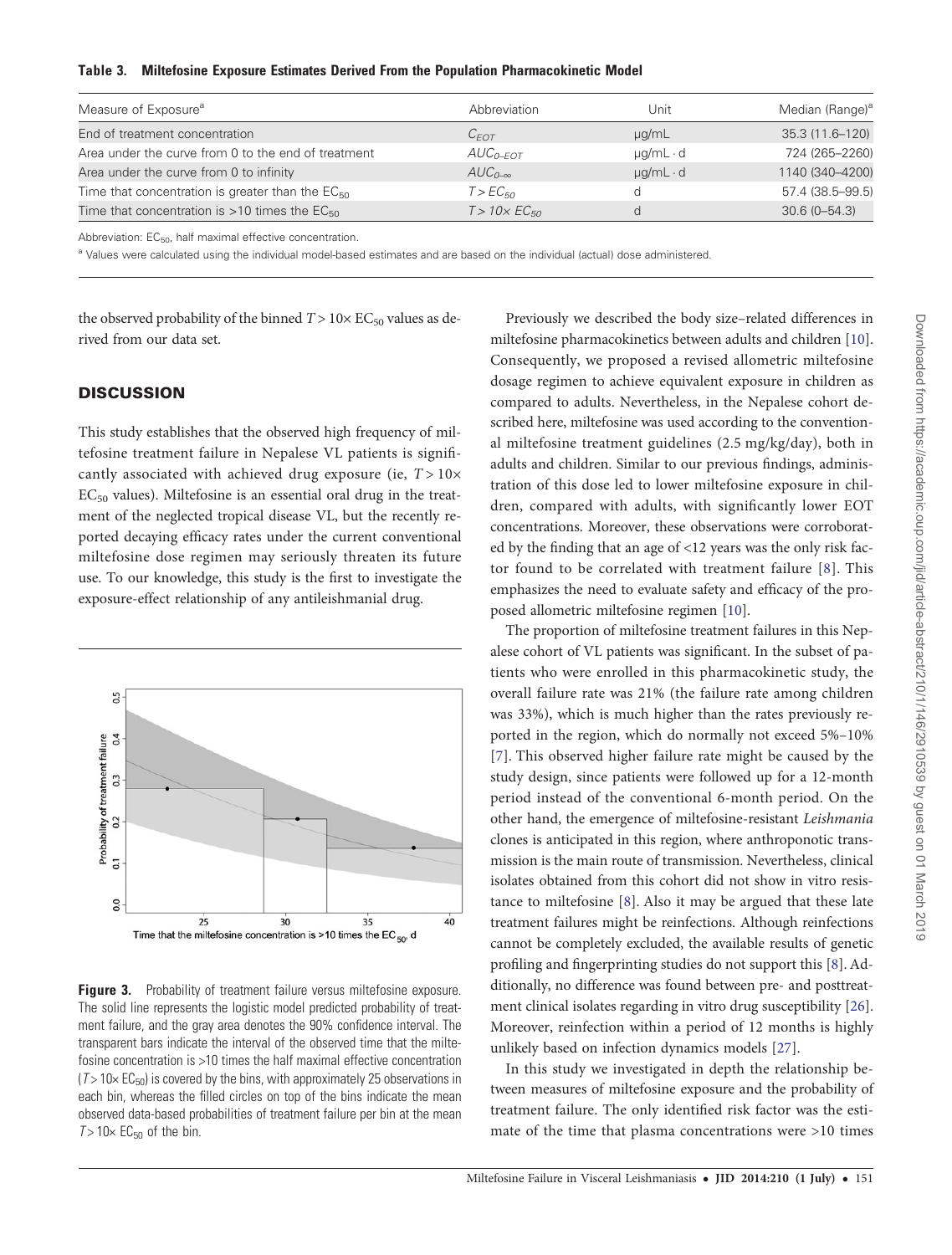Downloaded from https://academic.oup.com/jid/article-abstract/210/1/146/2910539 by guest on 01 March 2019 Downloaded from https://academic.oup.com/jid/article-abstract/210/1/146/2910539 by guest on 01 March 2019

<span id="page-6-0"></span>the mean in vitro  $EC_{50}$  established in this cohort. Other measures of exposure, such as various AUCs, were not found to be significantly associated with treatment failure. This may indicate that the mechanism of action of miltefosine is defined by a time-dependent killing effect, rather than by a concentrationdependent effect. This time dependency is supported by preclinical data and assumed mechanisms of action of miltefosine (ie, apoptosis, immunomodulation, and membrane lipid metabolism) [1, [28](#page-7-0), [29](#page-7-0)]. In turn this may explain why the duration of miltefosine treatment was found to be important during the limited dose-finding studies in VL [[30](#page-7-0)]. A longer treatment duration would lead to a longer attainment of a threshold concentration, implying that miltefosine treatment duration is of critical importance for treatment success. On the other hand, the administered daily dose should be high enough to be able to reach that threshold concentration and to reach it as fast as possible. In this context, it is important to find the optimal threshold concentration that needs to be attained for a period for miltefosine to exert its antileishmanial effect. The value of  $10\times$  EC<sub>50</sub> (17.9 µg/mL) corresponds with the highest level of miltefosine-resistance of Leishmania in vitro (40 µM or 16.3 µg/mL) [1]. This relatively high systemic concentration to be attained may indicate that miltefosine concentrations at the site of infection (ie, spleen, bone marrow, or liver) are lower, although this does not follow from animal distribution studies, or that there remain sanctuary sites, where the Leishmania parasites reside, with less-than-optimal miltefosine penetration. Clinical relevancy of in vitro Leishmania susceptibility testing has been doubted before [\[31](#page-7-0)], and also in this cohort no association between in vitro susceptibility of isolates and treatment outcome was found [8]. All these issues deserve further consideration and evaluation, for instance by measuring target site-specific pharmacokinetics. The mean estimated  $T > 10 \times EC_{50}$  was 30.2 days. This value

was associated with a failure rate of 19.5%. A decrease of the  $T > 10 \times EC_{50}$  by 1 day was associated with a 1.08-fold increased odds of treatment failure. Two patients with an estimated  $T > 10 \times$  $EC_{50}$  of 0 days had a probability of treatment failure equal to the base probability (73%), and both patients experienced relapse. In the absence of placebo-controlled trials for VL, this base probability of treatment failure of 73% might be compared to historic observations that VL is inevitably fatal if left untreated [[32](#page-7-0)]. The use of dichotomous outcome data (ie, cure vs failure) may not be optimal to fully characterize an exposure-response relationship. In future trials, the time until relapse should be monitored more accurately to get an impression about whether drug exposure can be correlated to time until relapse, as is the case for other parasitic diseases, such as malaria. More emphasis should be put on the evaluation of pharmacodynamic markers, such as quantitative measurements of parasite load by polymerase chain reaction, to enable a more precise characterization of the exposure-response relationship of antileishmanial drugs, which, in turn, would allow for a better prediction of possible relapse cases and, ultimately, optimal treatment protocols.

In conclusion, this study is the first to explore the pharmacokinetic-pharmacodynamic relationship between miltefosine exposure and VL treatment failure. Although the reasons behind treatment failure in VL are probably far from singular, drug exposure is one of them. Pharmacokinetics studies are therefore particularly needed now that increasing failure rates for the conventional miltefosine treatment regimen are being reported. Again, we established that children are less exposed to miltefosine than adults under the current conventional 2.5 mg/kg body weight dosing regimen. Combined with the finding that being a child (age <12 years) was a significant clinical risk factor for treatment failure, the introduction and clinical evaluation of the previously proposed allometric miltefosine dosing regimen is urgently indicated. This is the first step toward the definition of pharmacokinetic-pharmacodynamic targets to be attained for miltefosine in the treatment of VL.

#### Notes

Financial support. This work was supported by the European Union under its 7th Framework Program (INCODEV/Project 222895 for the Kaladrug-R study).

Potential conflict of interest. All authors: No reported conflicts.

All authors have submitted the ICMJE Form for Disclosure of Potential Conflicts of Interest. Conflicts that the editors consider relevant to the content of the manuscript have been disclosed.

#### References

- 1. Dorlo TPC, Balasegaram M, Beijnen JH, de Vries PJ. Miltefosine: a review of its pharmacology and therapeutic efficacy in the treatment of leishmaniasis. J Antimicrob Chemother 2012; 67:2576–97.
- 2. Sundar S, Jha TK, Thakur CP, et al. Oral miltefosine for Indian visceral leishmaniasis. N Engl J Med 2002; 347:1739–46.
- 3. Mondal D, Singh SP, Kumar N, et al. Visceral leishmaniasis elimination programme in India, Bangladesh, and Nepal: reshaping the case finding/case management strategy. PLoS Negl Trop Dis 2009; 3:e355.
- 4. Joshi A, Narain JP, Prasittisuk C, et al. Can visceral leishmaniasis be eliminated from Asia? J Vector Borne Dis 2008; 45:105–111.
- 5. World Health Organization Regional Office for South-East Asia. In: Programme manager's meeting on elimination of Kala-azar in the South-East Asia Region, Faridabad, Haryana, India, 17–19 February 2009. 2010. Available at: [http://apps.searo.who.int/pds\\_docs/B4518.](http://apps.searo.who.int/pds_docs/B4518.pdf) [pdf](http://apps.searo.who.int/pds_docs/B4518.pdf). Accessed 10 February 2014.
- 6. World Health Organization Regional Office for South-East Asia. In: Regional Technical Advisory Group on Kala-azar Elimination—report of the second meeting, Kathmandu, Nepal, 30 October–2 November 2006. 2007. Available at: [http://209.61.208.233/LinkFiles/Kala\\_azar\\_VBC-93.](http://209.61.208.233/LinkFiles/Kala_azar_VBC-93.pdf) [pdf](http://209.61.208.233/LinkFiles/Kala_azar_VBC-93.pdf). Accessed 10 February 2014.
- 7. Sundar S, Singh A, Rai M, et al. Efficacy of miltefosine in the treatment of visceral leishmaniasis in India after a decade of use. Clin Infect Dis 2012; 55:543–50.
- 8. Rijal S, Ostyn B, Uranw S, et al. Increasing failure of miltefosine in the treatment of kala-azar in Nepal and the potential role of parasite drug resistance, reinfection, or noncompliance. Clin Infect Dis 2013; 56: 1530–8.
- 9. Dorlo TPC, van Thiel PPAM, Huitema ADR, et al. Pharmacokinetics of miltefosine in Old World cutaneous leishmaniasis patients. Antimicrob Agents Chemother 2008; 52:2855–60.